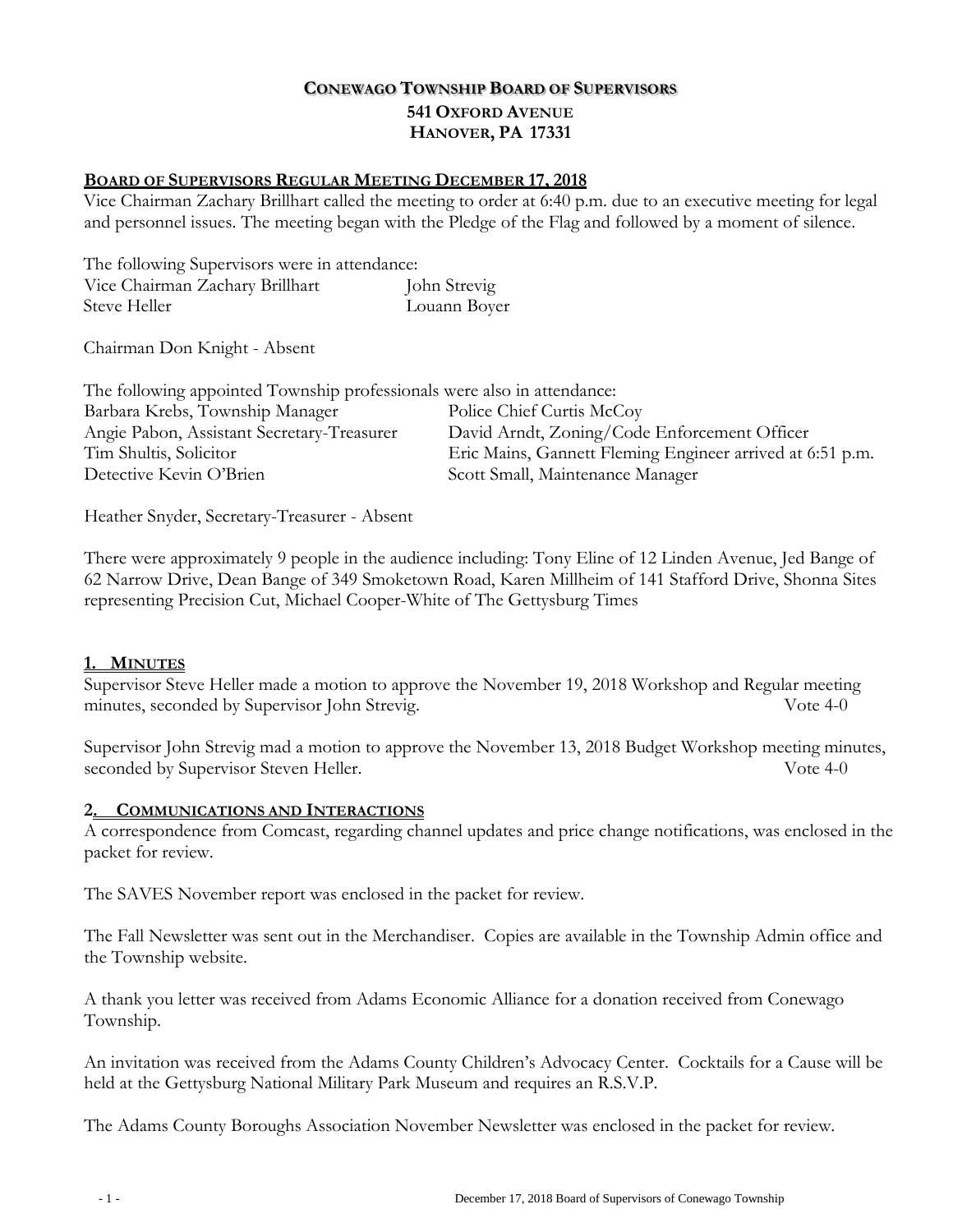#### **4. REPORT FROM COMMITTEES/SUPERVISOR'S COMMENTS Administration (Knight/Strevig)**

# The Reorganizational Meeting will be held on January 7, 2019 at 4:30 PM.

Supervisor John Strevig made motion to advertise the 2019 meeting schedule, seconded by Supervisor Steve Heller. Vote 4-0

Supervisor John Strevig made motion to approve the Maintenance Contract for ASJ for Cleaning Service here in the facility, seconded by Steve Heller. Vote 4-0

Supervisor John Strevig made motion to approve the Union Maintenance Contract for the years' 2019-2022 for the Maintenance workers, seconded by Supervisor Steve Heller. Vote 4-0

Supervisor John Strevig made motion to approve the General Fund Budget as advertised, seconded by Supervisor Louann Boyer, Roll Call: Supervisor John Strevig- yes, Supervisor Steve Heller- yes, Supervisor Louann Boyer- yes, Vice Chairman Zachary Brillhart- yes. Vote 4-0

Supervisor John Strevig made motion to approve the Liquid Fuels Budget as advertised, seconded by Supervisor Steve Heller, Roll Call: Supervisor John Strevig- yes, Supervisor Steve Heller- yes, Supervisor Louann Boyeryes, Vice Chairman Zachary Brillhart- yes. Vote 4-0

Supervisor John Strevig made motion to approve the Stormwater Management Budget as advertised, seconded by Supervisor Steve Heller, Roll Call: Supervisor John Strevig- yes, Supervisor Steve Heller- yes, Supervisor Louann Boyer- yes, Vice Chairman Zachary Brillhart- yes. Vote 4-0

## **Public Safety (Knight/Brillhart)**

Nothing New to Report.

## **Recreation (Boyer/Heller)**

 Supervisor Steve Heller advised that the Township received a grant for \$81,000.00. This will be used towards the pavilion and playground for next year.

#### **Agricultural Preservation (Boyer)**

Nothing New to Report.

## **Roads (Heller/Boyer)**

Supervisor Steve Heller reported that pothole repairs are being done, street sweeping is wrapping up and maintenance of the equipment is being done to get ready for winter.

Supervisor Steve Heller commended the Maintenance Crew for a job well done during snow removal.

Supervisor Steve Heller made motion to accept the 2017 Liquid Fuels Audit, seconded by Supervisor Louann Boyer. Vote 4-0

## **Pension (Knight)**

Nothing New to Report.

## **Planning Commission (Strevig)**

Supervisor Strevig reported that the Comprehensive Plan continues to be worked on.

Supervisor Strevig reported that the Klunk Family submitted a request for rezoning which is being taken under advisement.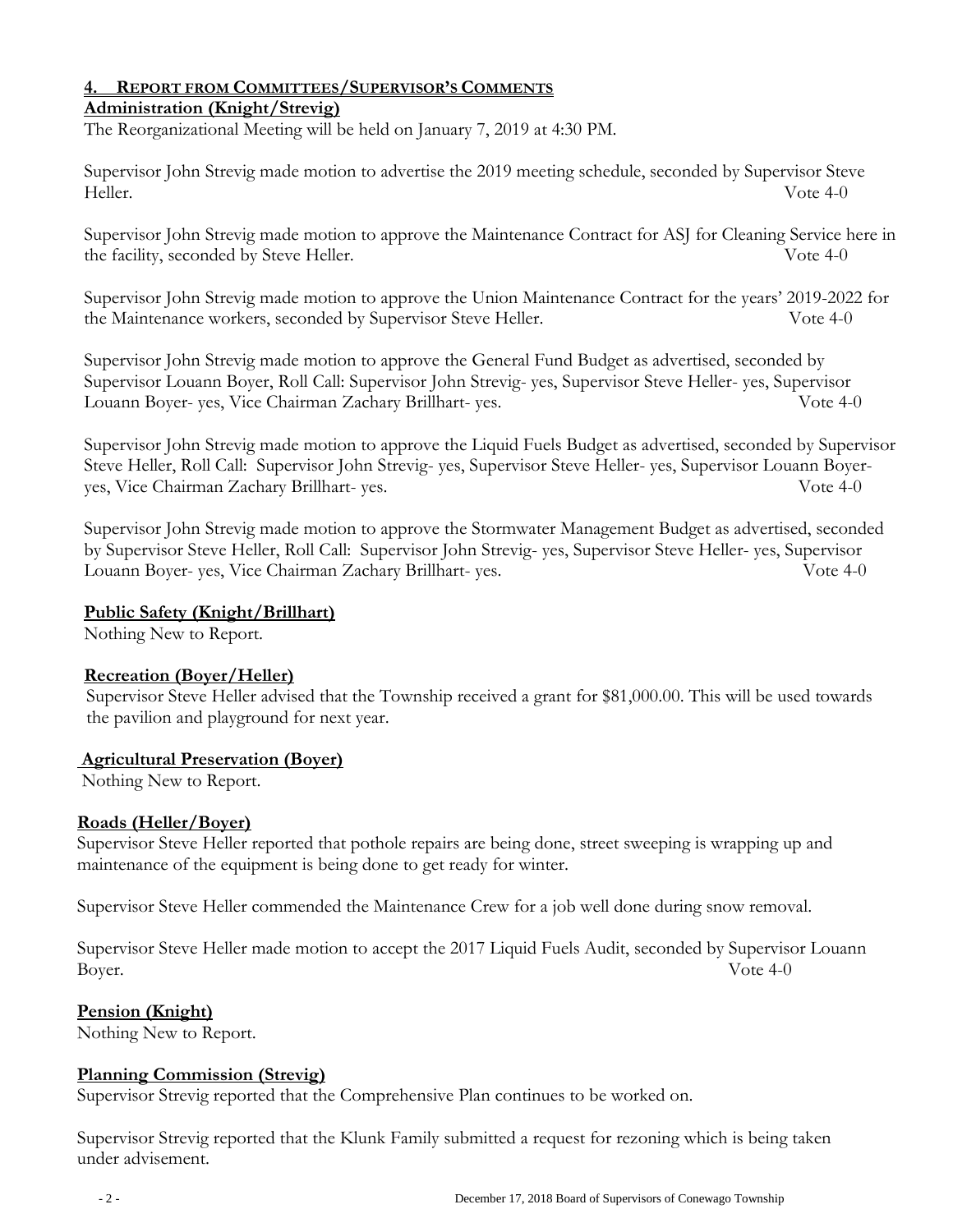Supervisor Strevig reported a plan was brought in for 115 Ram Drive for an extension to their building which is being taken under advisement.

#### **Stormwater (Heller)**

 Supervisor Steve Heller advised that the Stormwater GIS mapping of all zones is complete and now under review.

 Supervisor Steve Heller made motion to approve an Operation and Maintenance Agreement for Gerald and P. Elizabeth Lippy of 84 Sunday Drive dealing with a Stormwater Credit, seconded by Supervisor John Strevig. Vote 4-0

 Supervisor Steve Heller made motion to approve the Chapel Woods Memorandum of Understanding dealing with a Stormwater Credit, seconded by Supervisor John Strevig. Vote 4-0

Supervisor Steve Heller made motion to authorize staff for the issuance of liens and letters for nonpayment of Stormwater bills, seconded by Supervisor John Strevig. Vote 4-0

## **5. REPORT FROM SECRETARY-TREASURER**

Supervisor John Strevig made motion to approve the Secretary/Treasurer's Report, seconded by Supervisor Steve Heller. Vote 4-0

Supervisor Steve Heller made motion to approve payment of the prepaid bills and all invoices noted on the report for November 16, 2018 – December 12, 2018, seconded by Supervisor John Strevig. Vote 4-0

## **6. PUBLIC COMMENT**

Jed Bange of 62 Narrow Drive and Dean Bange of 349 Smoketown Road advised the Board they were here to address a complaint regarding shooting at the property located at 62 Narrow Drive. The Board will continue to discuss and review this concern.

#### **7. REPORTS FROM DEPARTMENTS**

#### **Police**

The Police Department November report was enclosed in the packet for review.

Chief Curtis McCoy advised the Board that he followed up on a comment from the last Board meeting regarding Pennsylvania State Police responding to calls in Conewago Township. The person that runs the computer dispatch at Adams County Control was contacted. Chief Curtis McCoy requested any calls given to PSP from September of 2016 until November 21, 2018. Nine incidents were found in their system, two of which Conewago Township Police were busy. Seven of the nine were notifications to PSP advising to be on the lookout for a vehicle coming into the area.

## **Township Solicitor Shultis**

Solicitor Tim Shultis advised a conference before Judge Wagner has been scheduled for January 8, 2019 at 1:30 pm. in regards to the Conewago Township vs. Conewago Township Zoning Hearing Board.

#### **Township Manager**

Barbara Krebs Township Manager reviewed her monthly staff report.

Barbara Krebs Township Manager advised Vice Chairman Zachary Brillhart submitted a resignation letter for December 31, 2018 due to his graduation and a job offer in the Washington D.C. area.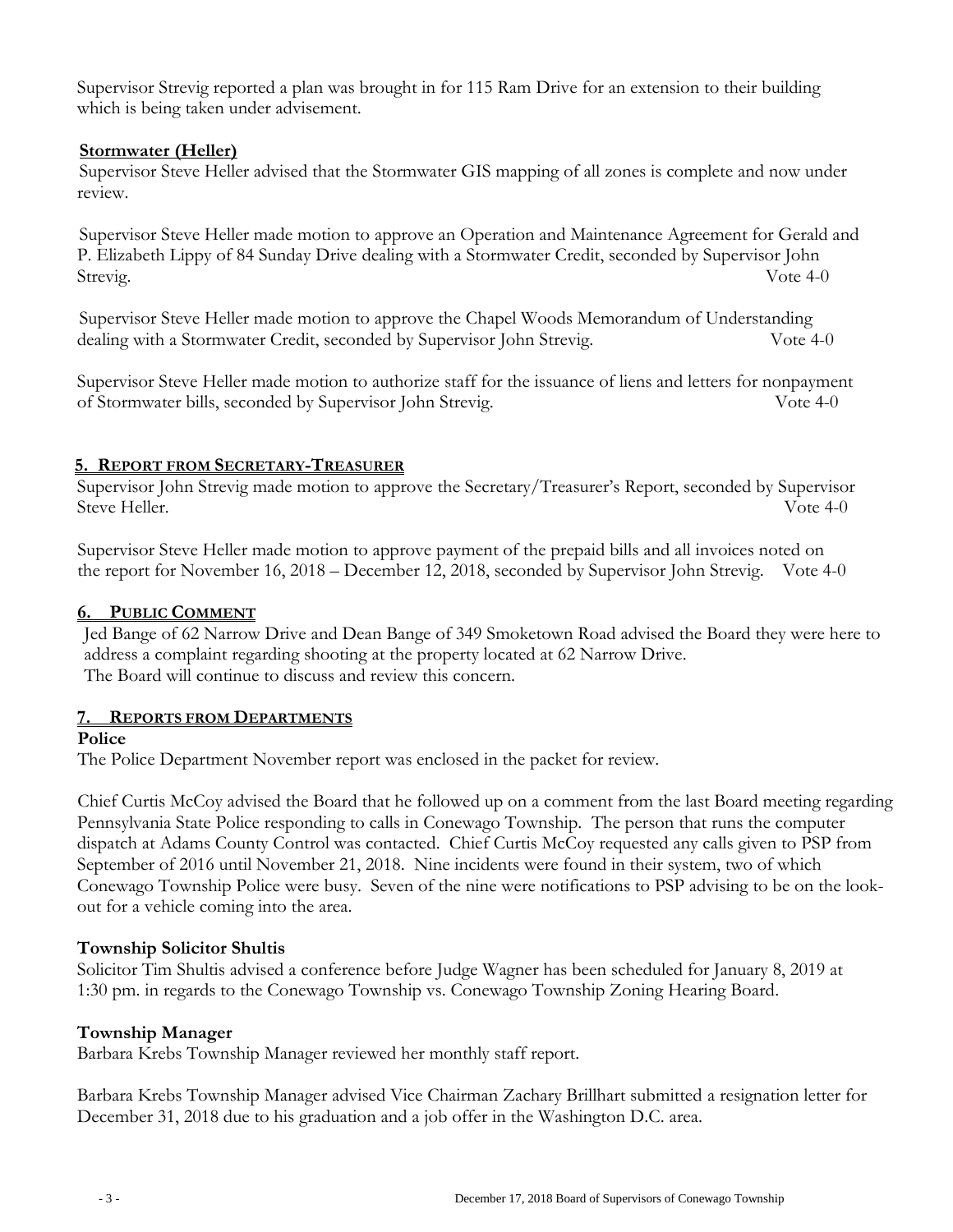Supervisor John Strevig made a motion, with regret, to accept the resignation of Vice Chairman Zachary Brillhart as of December 31, 2018, seconded by Supervisor Louann Boyer. Vote 3-0

The Board of Supervisors and Barbara Krebs, Township Manager, expressed appreciation for Vice Chairman Zachary Brillhart's time served on the Board.

Vice Chairman Zachary Brillhart expressed his gratitude and that it has been a pleasure working with the Board of Supervisors and the Conewago Township staff.

Barbara Krebs, Township Manager, advised Supervisor Steve Heller submitted a resignation letter for January 1, 2019 due to him moving out of the Township.

Supervisor Louann Boyer made a motion, with regret, to accept the resignation of Supervisor Steve Heller, seconded by Supervisor John Strevig. Vote 3-0

The Board of Supervisors and Barbara Krebs, Township Manager, expressed appreciation for Supervisor Steve Heller's time served on the Board.

Supervisor Steve Heller expressed his gratitude and that it has been a pleasure working with the Board of Supervisors and the Conewago Township staff.

Barbara Krebs Township Manager advised that the 2 available positions for the Board of Supervisors must be filled within 30 days of resignation. There are volunteer applications available on the Township website.

## T**ownship Engineer (Eric Mains, Gannett Fleming, Inc.)**

Township Engineer, Eric Mains, gave a review of his Engineer's Report for November.

Township Engineer, Eric Mains advised that they are currently writing policies for the Stormwater Program.

## **8. CODE ENFORCEMENT**

The activity summary from Zoning/Code Enforcement Officer, Dave Arndt, dated December 11, 2018 was enclosed in the packet for review.

## **9. SUBDIVISION/LAND DEVELOPMENT**

The Subdivision and Land Development Status Report for December 11, 2018 was included for review.

Planning Commission meeting minutes dated December 6, 2018 was included for review.

Supervisor Steve Heller made a motion to reappoint John Strevig to the Planning Commission for the term set to expire on  $12/31/2022$ , seconded by Supervisor Louann Boyer. Vote 3-0

Supervisor Steve Heller made motion to approve the extension request for Precision Cut 60/84 Ram Drive Land Development Plan through January 21, 2019, seconded by Supervisor John Strevig. Vote 4-0

Vice Chairman Zachary Brillhart requested an update on the status of the Land Development Plan for Precision Cut. Shonna Sites, a representative for Precision Cut, indicated that Precision Cut is currently in negotiations with Hanover Borough concerning the use of South Jefferson Street.

Supervisor Louann Boyer made motion to approve a waiver request from Section 135-16 to allow the plan to be submitted as a Preliminary/Final Plan for 115 Ram Drive, recommended by the Planning Commission, seconded by Supervisor Steve Heller. Vote 4-0